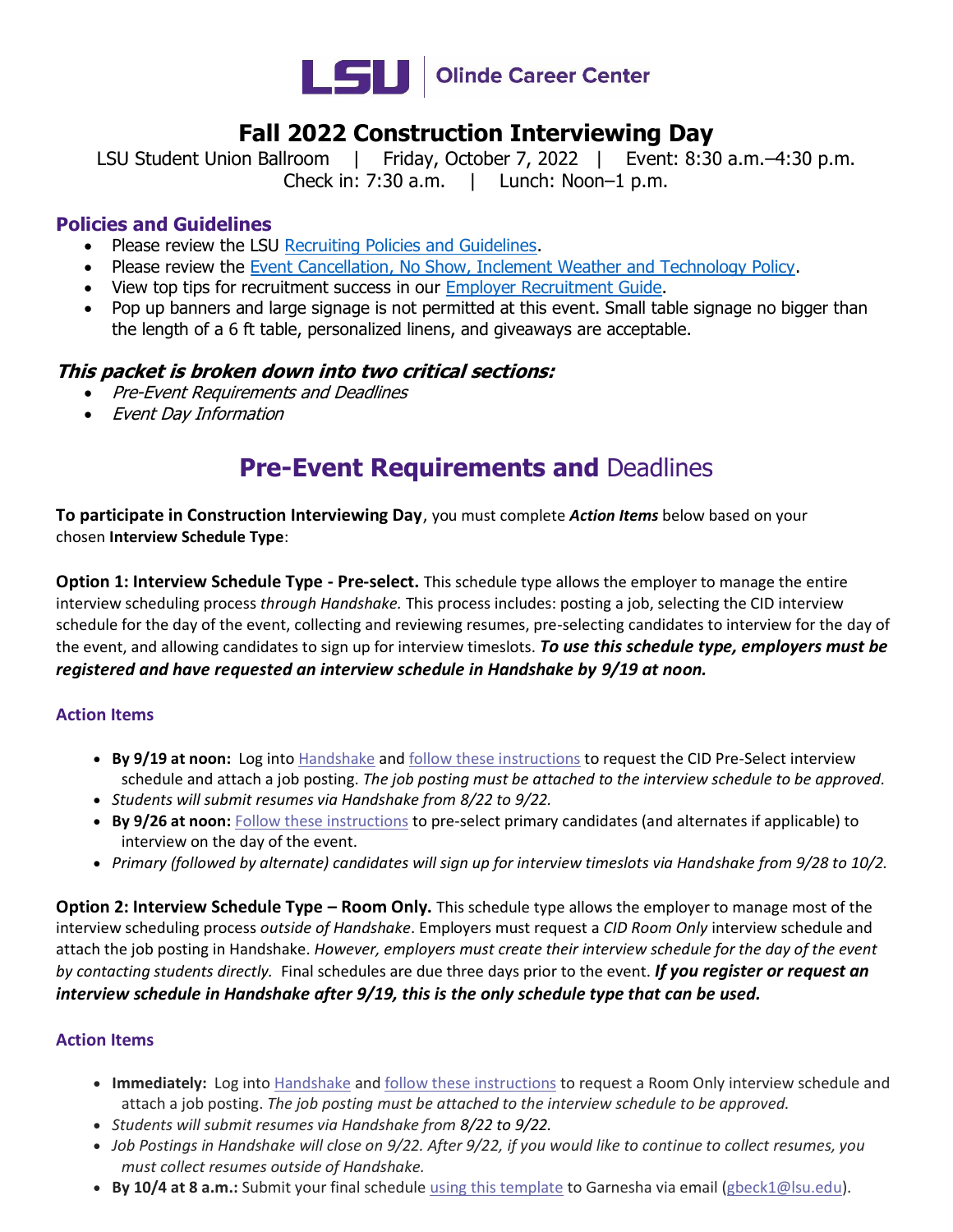# **Event Day Information**

#### **Check-In and Setup**

Recruiter Check-In and Setup will begin at 7:30 a.m. at the LSU Student Union Ballroom. Please allow ample time for parking and setting up prior to the start of the event. A check-in kiosk will be available upon arrival, and name tags will be printed on site.

#### **Event Format**

The event begins at 8:30 a.m. with an open networking/browsing time where students can interact with recruiters (networking only, no interviews), providing recruiters an opportunity to fill any available time slots. The event welcome keynote speakers will be from 9:15–9:30 a.m. Prescheduled interviews will begin at 9:30 a.m. Please stay for the duration of the event in order to meet with the most candidates possible. Class hours vary for students and leaving early will limit their opportunities to meet with you.

### **Lunch**

The employer lunch will be from noon–1 p.m.

### **Directions to Campus and Parking**

**Event Location:**  LSU Student Union [View directions to the event location.](https://www.lsu.edu/careercenter/employers/travel/directions.php)

#### **Once Inside Parking Structure:**

Two parking spaces are included with your event registration, unless you registered additional representatives to attend the event in Handshake. If you will need more than two parking spaces, you will need to utilize the metered parking upon arrival at the [LSU Union Square Parking Garage.](https://www.lsu.edu/parking/resources/usgarage.php)

- A parking guard will greet you at the parking structure entrance.
- For your two complimentary spaces, please park in any designated, "Reserved for CID" spaces.
	- $\circ$  For any extra spaces that you need, once parked, look at the number of the spot you are parked in. You will need to enter space number into the pay station

*Image: Front of LSU Student* 

*Union*

- $\circ$  Locate the closest stairway or elevator to find the pay station
- o **You must pay before you leave the parking structure**
- $\circ$  Enter parking space number and payment into the pay station
- $\circ$  A receipt will be printed once payment is accepted
- o **Retain your receipt** as you may need it to add additional time at any pay station on campus

#### **Directions to the LSU Student Union:**

- Find closest stairway or elevator and exit at ground level
- The LSU Student Union is across Highland Road
- Please use the designated crosswalk at Highland Road and Veterans Drive
- The LSU Student Union Ballroom is on the second floor of the LSU Student Union
	- o **Stairway Access:** Enter the LSU Student Union on the second level via the front stairwell. Continue straight through the Student Union's center lobby. At the rear wall, turn right. The Ballroom entrance will be on your left.
	- o **Elevator Access:** Enter the LSU Student Union on the first level via the Union Theater entrance on the front of the building, farthest from the parking garage. Upon entering the theater lobby, the elevators are to your left. Take the elevator to the second level. Exiting the elevator proceed through the front lobby to the main entrance. Turn right at the Information Desk and continue straight through the Student Union's center lobby. At the rear wall, turn right. The Ballroom entrance will be on your left.